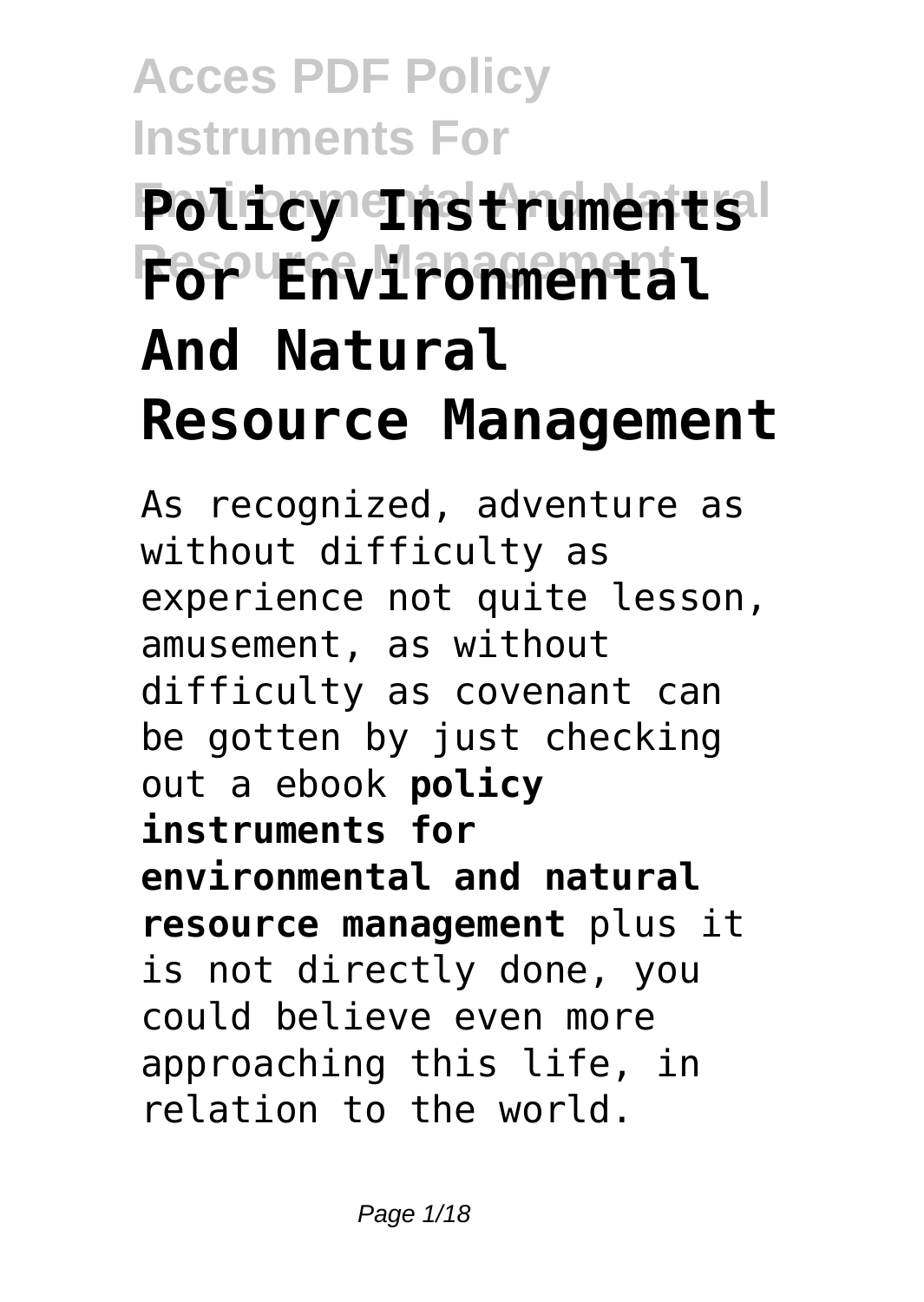We give yourthis **Aproper as** all capably as simple<br>capably as simple ement exaggeration to acquire those all. We have enough money policy instruments for environmental and natural resource management and numerous books collections from fictions to scientific research in any way. among them is this policy instruments for environmental and natural resource management that can be your partner.

The 6 Ps of Environmental Policy Instruments Climate Policy Instruments in the Real World **Climate economics (PG): Instruments for emission reduction** *Climate* Page 2/18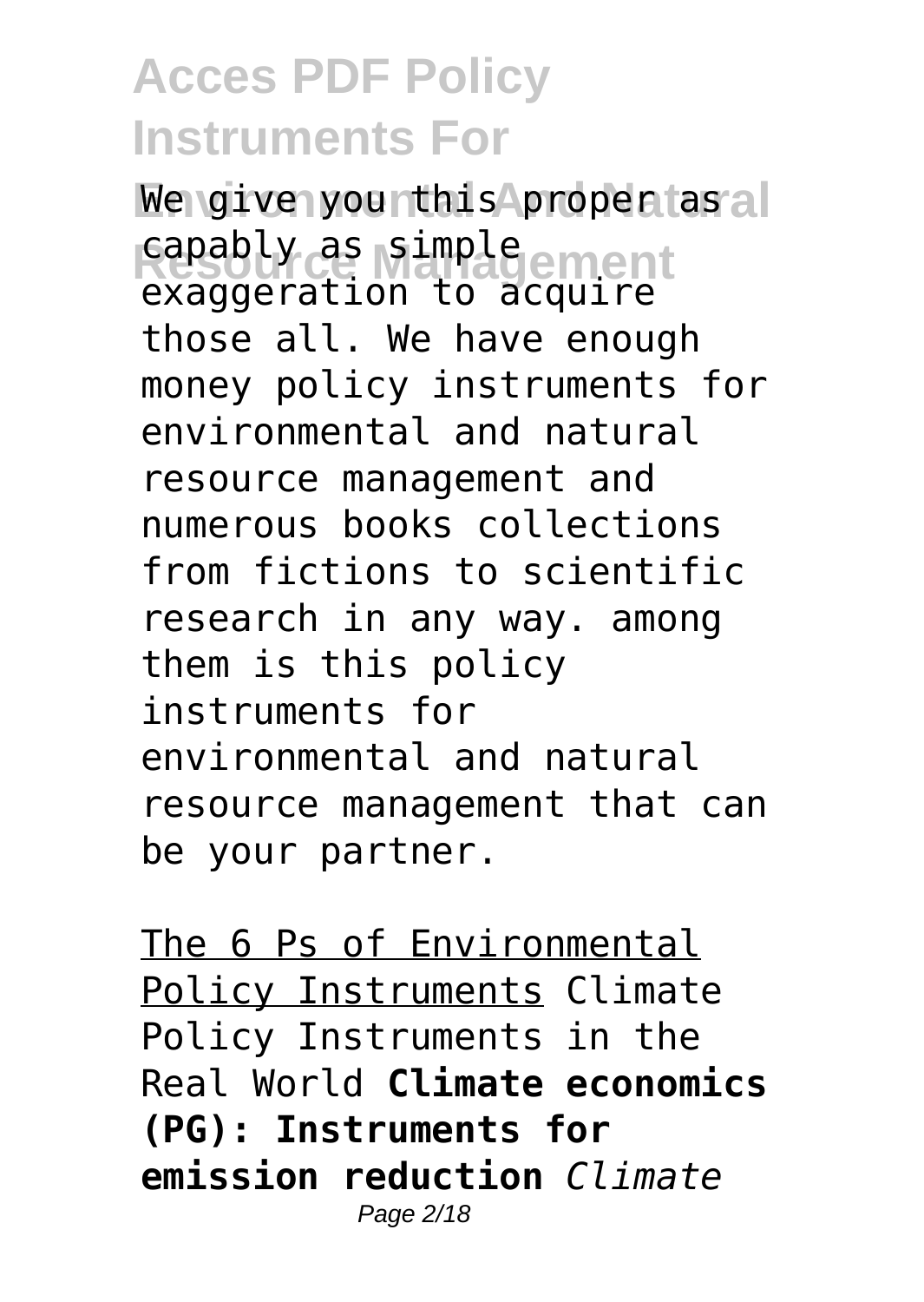$e$ *conomics (UG): Policyatural* **Resource Management** *instruments for emission reduction* Climate economics (UG): Policy instruments for emission reductionPSS: Design Framework for Environmental Policy Instruments: What Role for Collaboration? (Part 1) Introduction to policy instruments Environmental Management *Policy Instrument Lecture 8 part 1* Public Policy Instruments: Types, Theories of Choice, and Procedural Tools - Dr. Michael J. Prince Policy Instruments Lecture 8b Environment economics | Policy instruments for controlling water pollution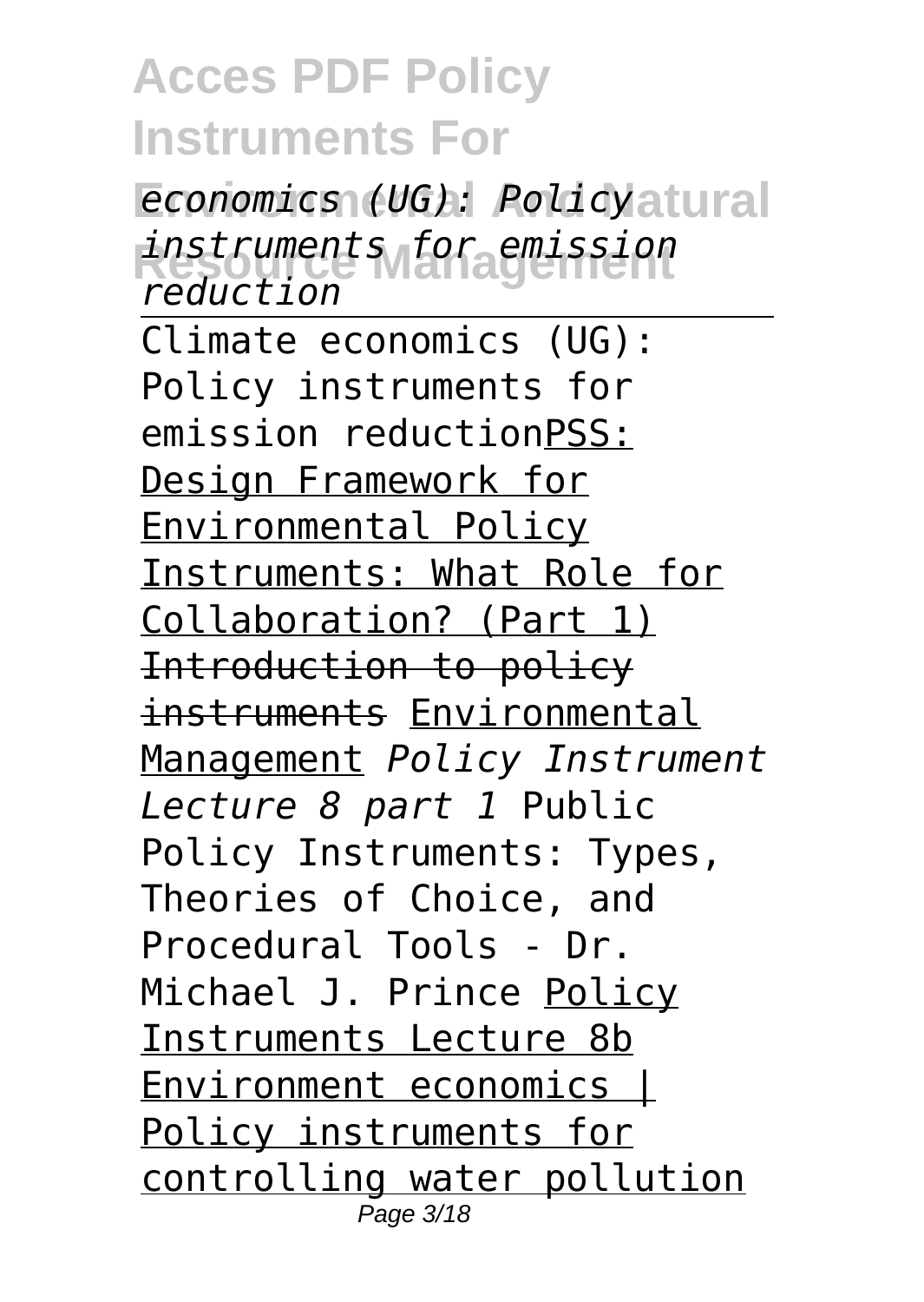How doesnthe **temission** atural **Resource Management** *Multiple Streams Approach:* trading scheme work? *An Introduction* Emission Reduction Technologies: Selective catalytic reduction (SCR) units Types of public policy Environmental policy 1.3 Introduction to global climate change policy What is COMMAND AND CONTROL? What does COMMAND AND CONTROL mean? Six Overarching Themes of Public Policy **Week 6- Instruments of Trade Policy Environmental Policy** Marketbased instruments for environmental policy Policy Instruments 14 part 2 **Making climate policy work** LEC 55: Environmental Page 4/18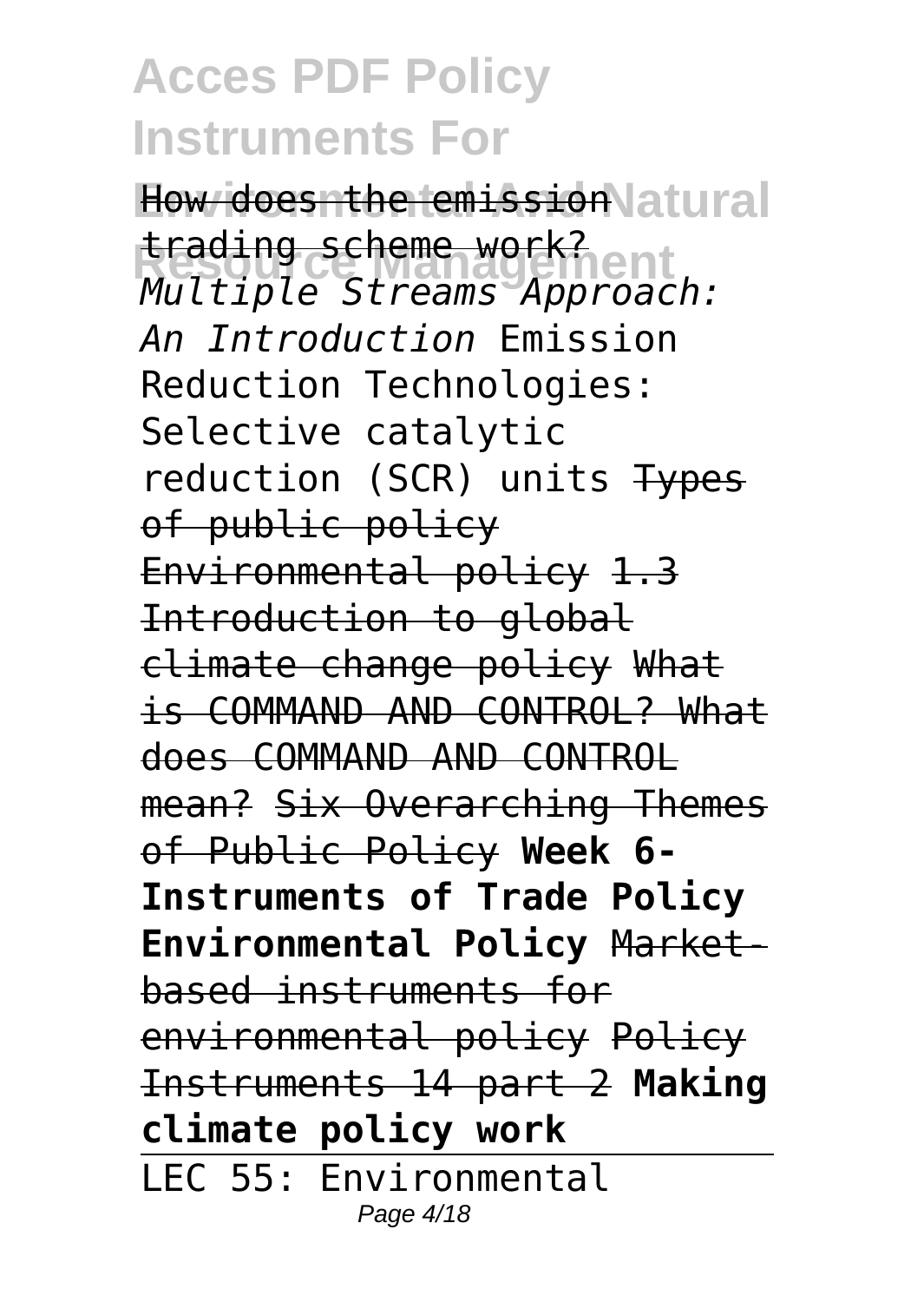Regulationeand Basic Natural **Resource Management** Market-based Instruments-I Regulatory Instruments-*PSS: Design Framework for Environmental Policy Instruments: What Role for Collaboration? (Part 9) Environmental Policy Lecture 1 part 1* Policy Instruments 17 part 1 Regional climate change policies: an analysis of commitments, policy instruments and targets Policy Instruments For Environmental And While deeply rooted in economics, Policy Instruments for Environmental and Natural Resource Management is informed by political, legal, ecological, and Page 5/18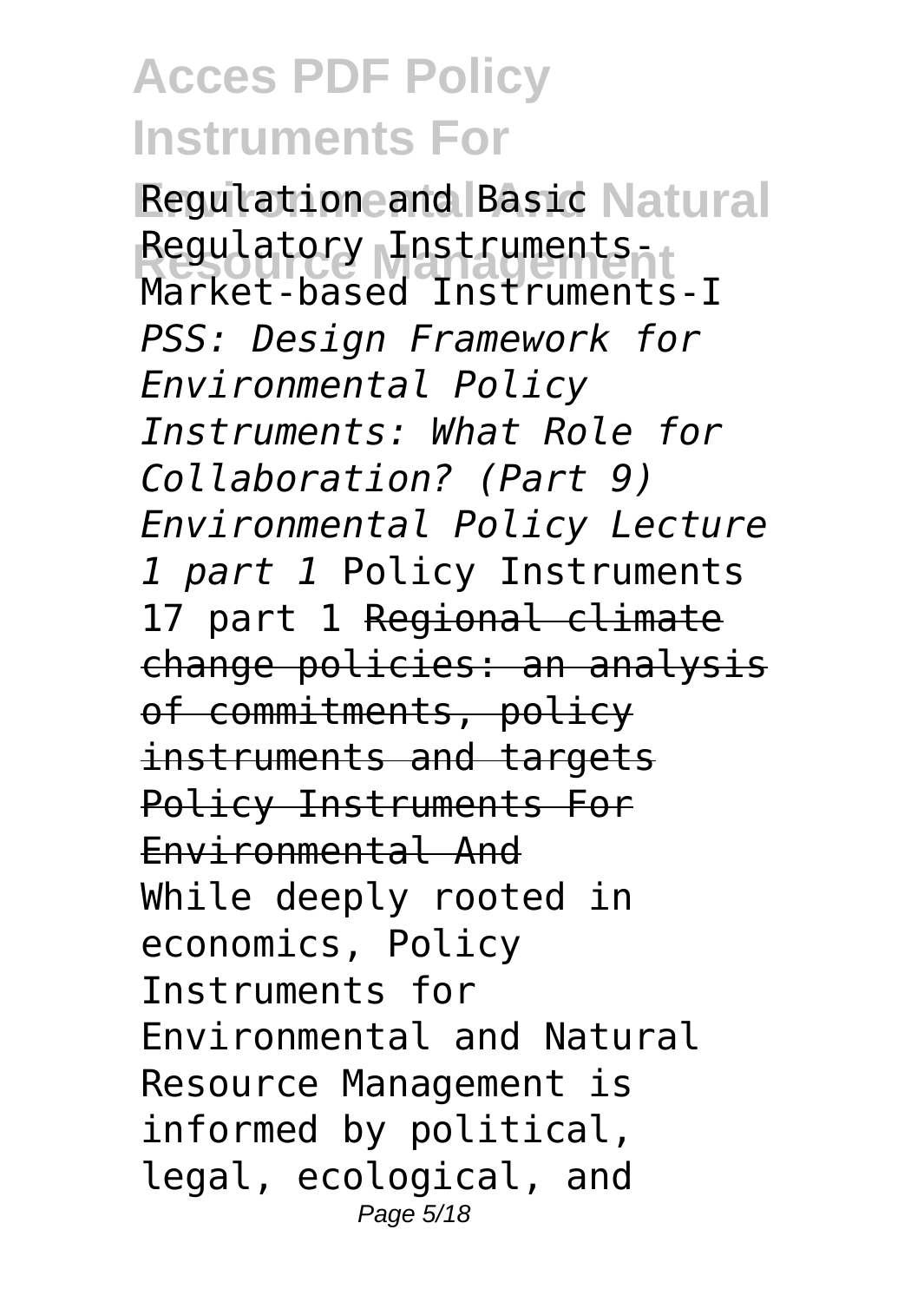psychological research. The **Rew edition enhances what** has already been widely hailed as a highly innovative work.

Policy Instruments for Environmental and Natural Resource ...

Policy Instruments for Environmental and Natural Resource Management

(PDF) Policy Instruments for Environmental and Natural

...

OECD has suggested the Polluter Pays Principle (PPP) as a general basis for the environmental policy. It states that if measures are adopted to reduce pollution, Page 6/18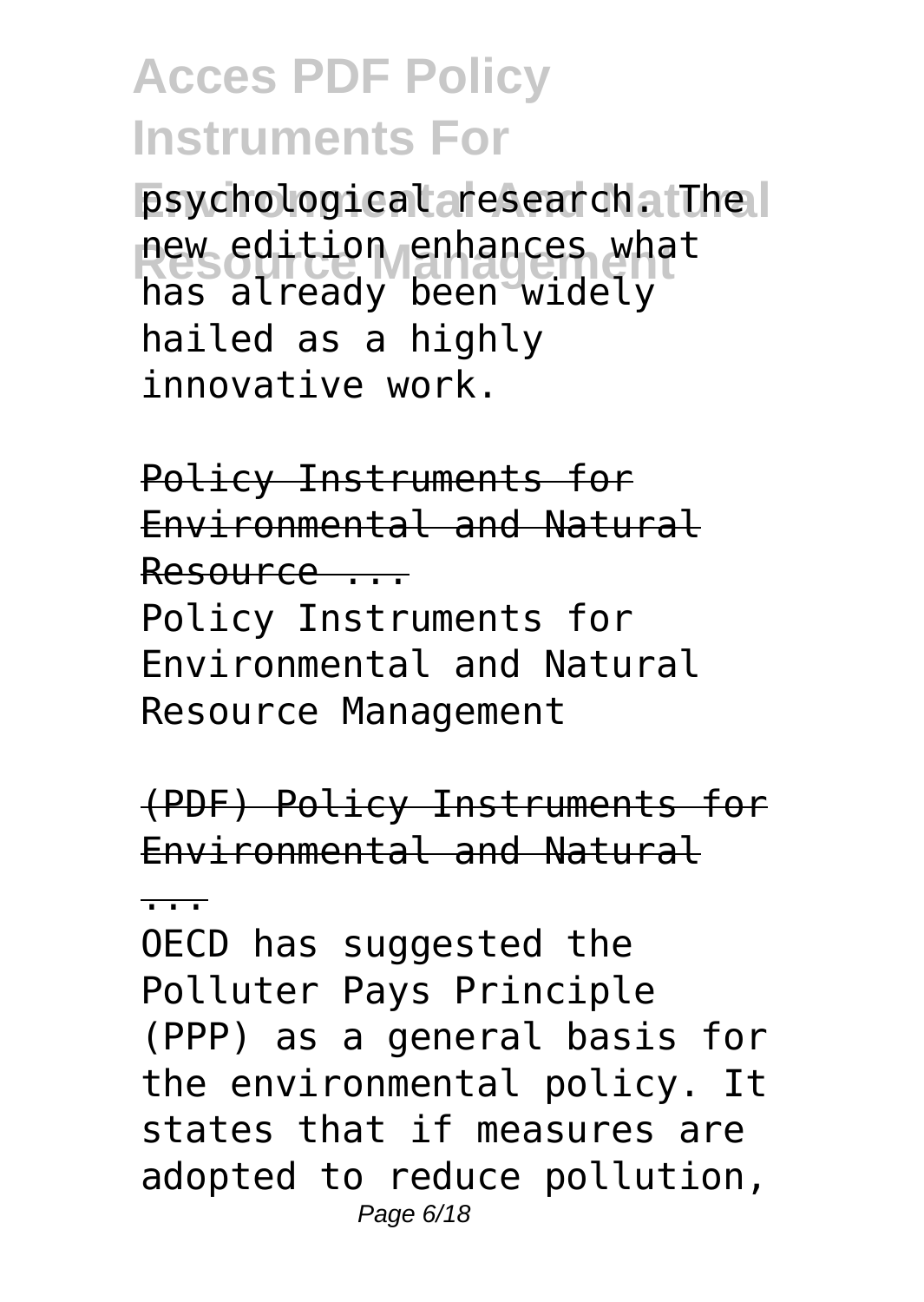the costs should be borne by **Resource Management** Council defines the Polluter the polluters. The OECD Pays Principle thus.

Policy Instruments for Environmental Protection What is the role of environmental policy instruments? In simplifi ed terms, environmental policy instruments can be said to link policy development and decision-making to policy implementation.

(PDF) Environmental Policy Instruments - ResearchGate "Policy Instruments for the Environment" (PINE) is a unique database gathering detailed information on Page 7/18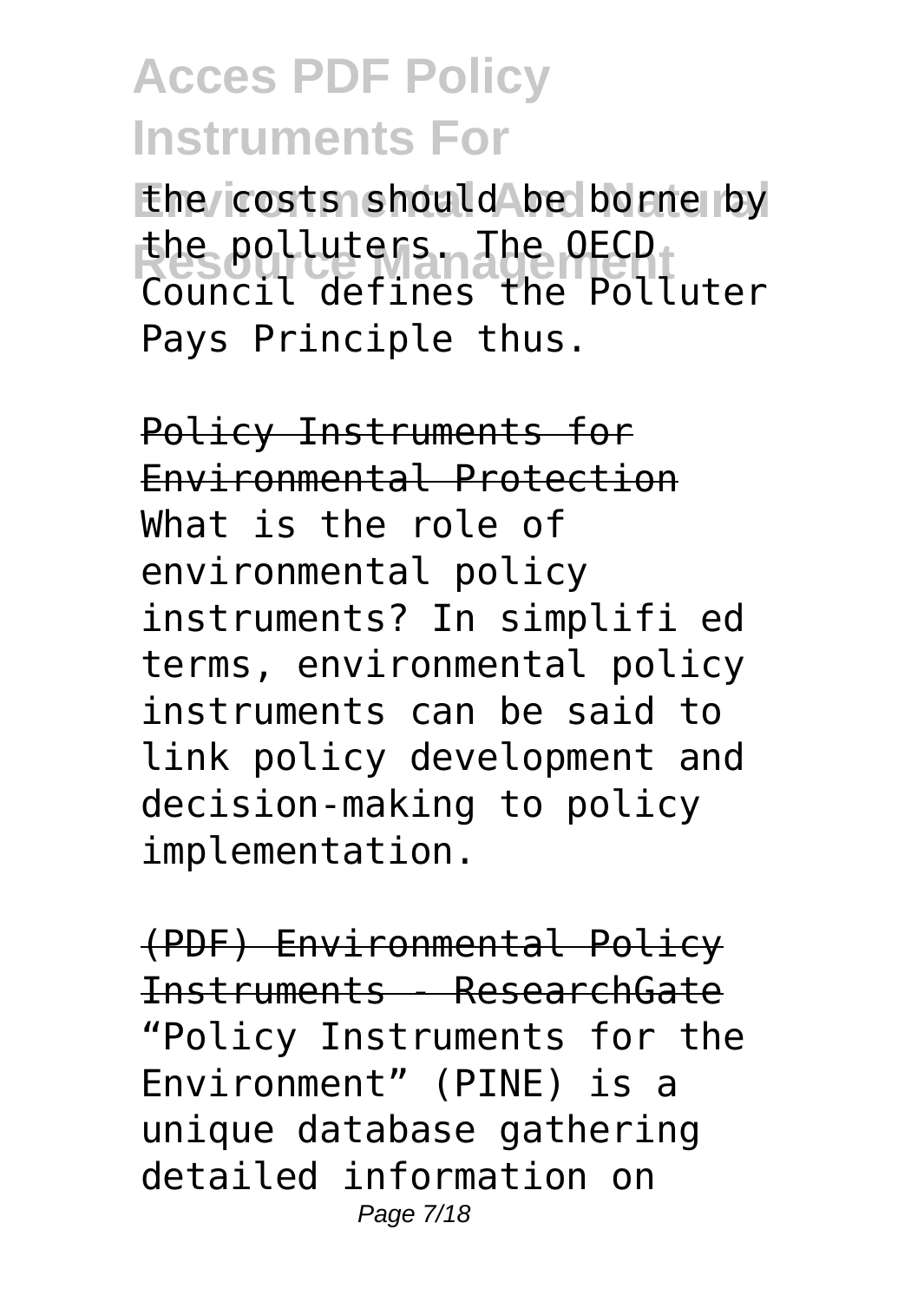policy instruments relevant for environmental protection and natural resource management. The OECD started building this database in 1996, initially collecting only information on environmentally related taxes in OECD countries.

Policy Instrument Database - OECD

Environmental policy instruments Regulation. Regulation is used to impose minimum requirements for environmental quality. Such interventions aim to... Financial incentives. Governments can decide to stimulate behavioral change by giving positive or Page 8/18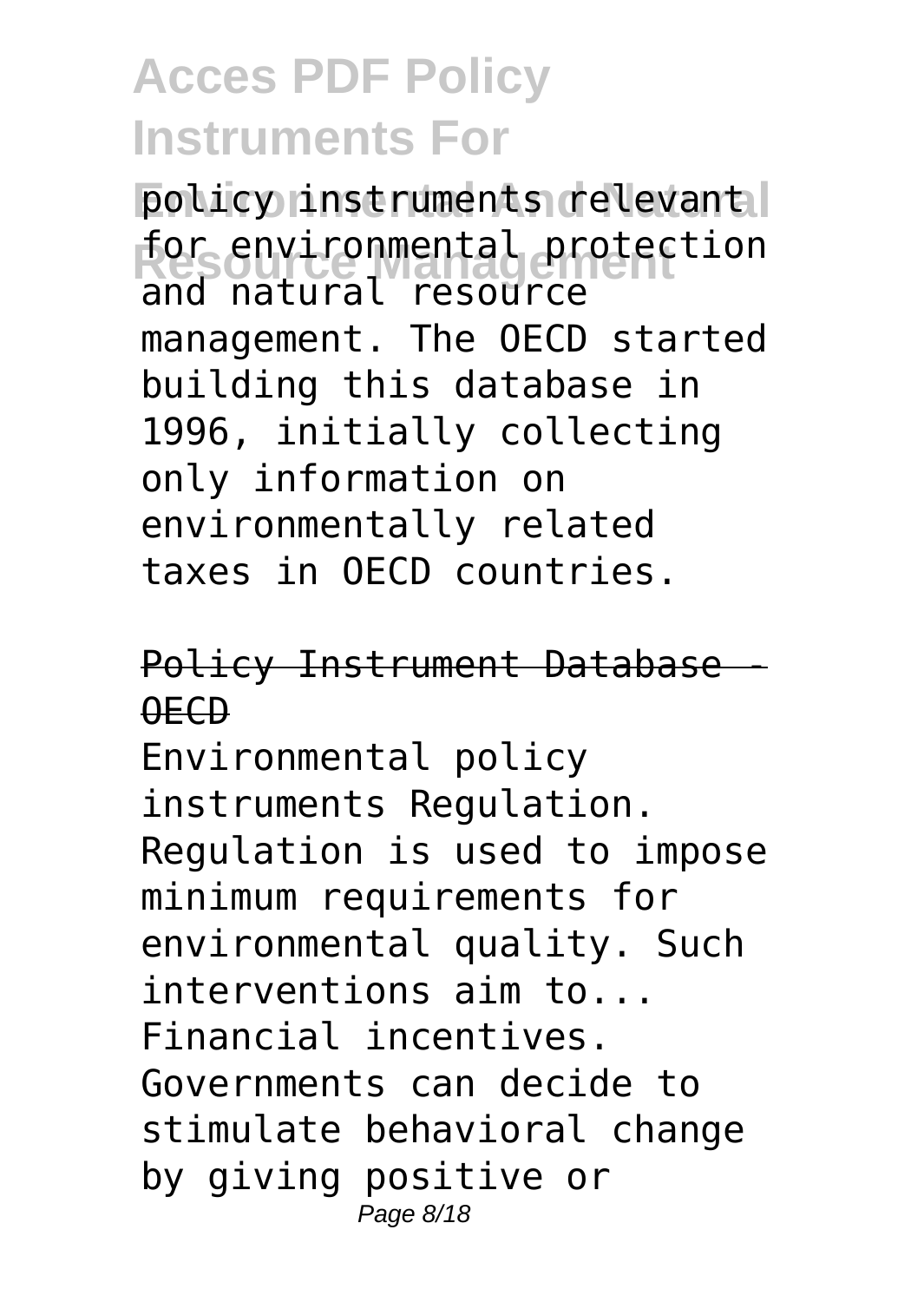negativenfinanciahd Natural **Resource Management** Environmental reporting and ...

Environmental policy - Guiding concepts  $+$ Britannica Policy Instruments Policy instruments may take the shape, among others, of environmental standards and regulation, economic incentives to correct resource allocation failures, education, capacity building and awareness raising activities, monitoring mechanisms, diverse cultural arrangements and holistic approaches taking account of ILK systems. Page 9/18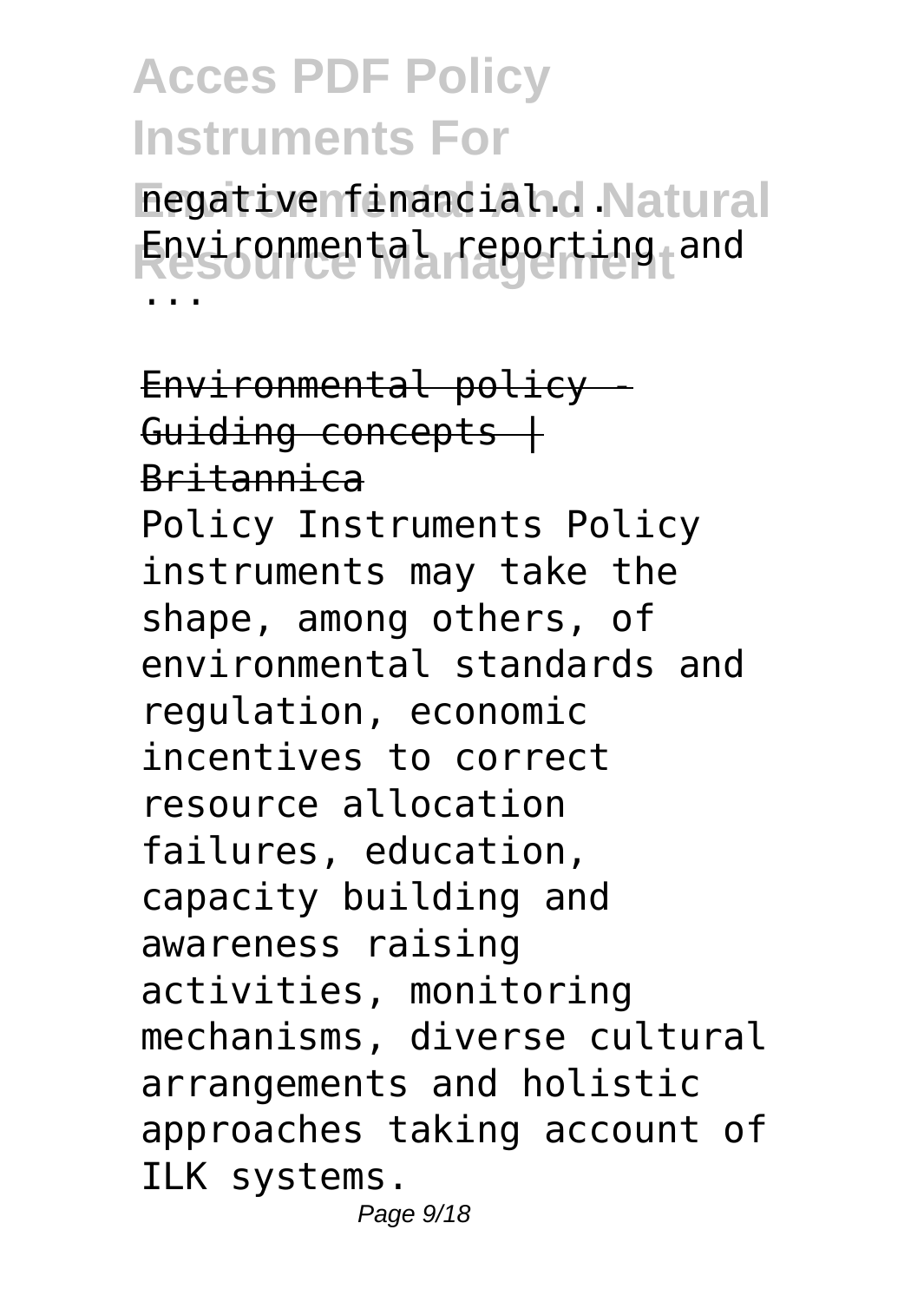**Acces PDF Policy Instruments For Environmental And Natural Resource Management** Policy Instruments | IPBES Environmental policy, any measure by a government or corporation or other public or private organization regarding the effects of human activities on the environment, particularly those measures that are designed to prevent or reduce harmful effects on ecosystems.

 $env$ ironmental policy  $+$ History, Concepts, Instruments ... Mohammad Ali PhD, in Sustainability Assessment, 2013. 6.15 Instrument Evaluation. Application of

...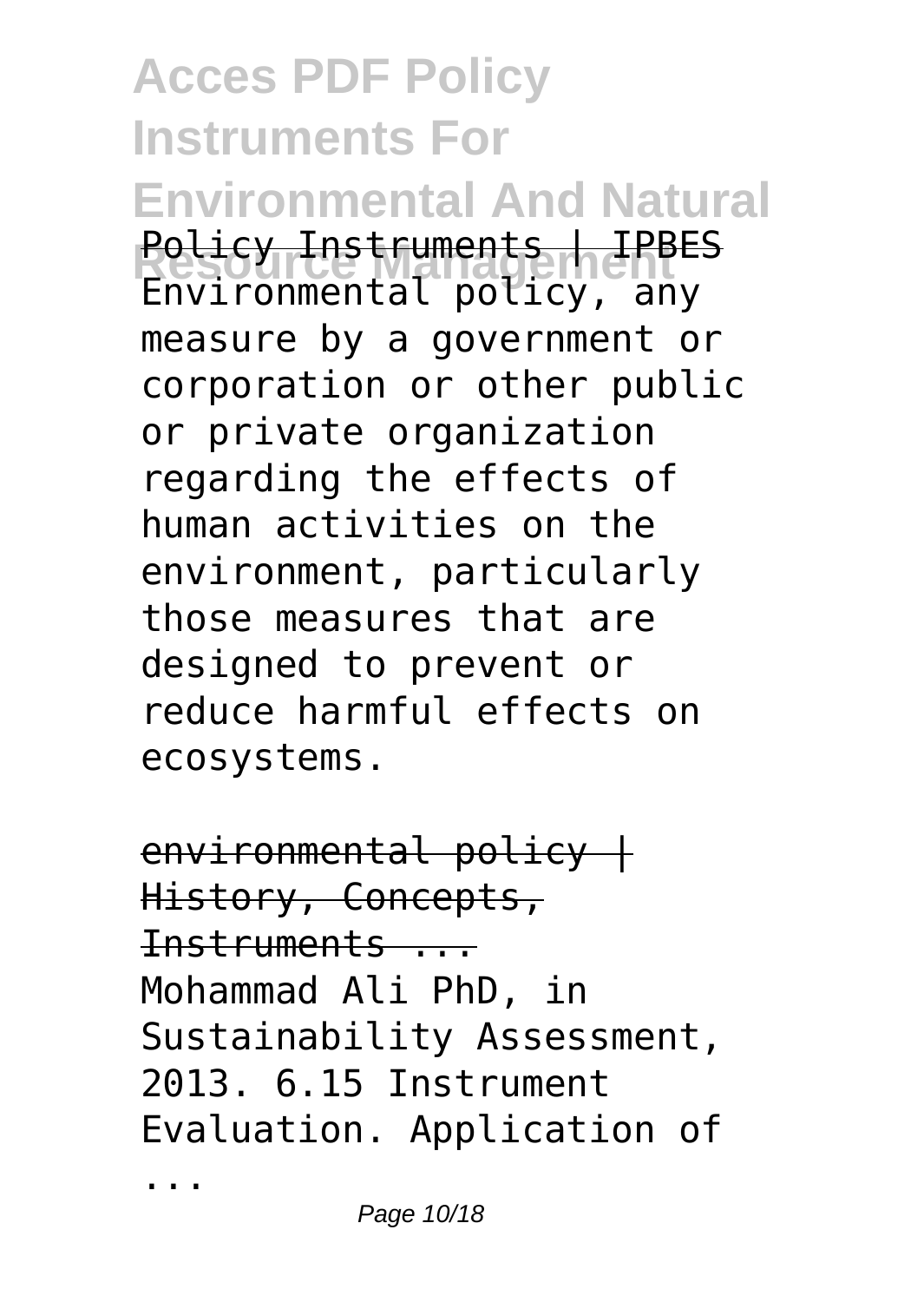**Acces PDF Policy Instruments For Environmental And Natural Rolicy Instrument - an** overview | ScienceDirect Topics

Other policy instruments reflect the interaction between regulatory and economic instruments: for example, environmental liability of companies generally comes from regulatory laws but companies are incentivised not to pollute in order to avoid payment of the fine (economic disincentive).

Policy instruments for  $s$ ustainability -Environmental Justice ing concerns. The environmental policy toolbox Page 11/18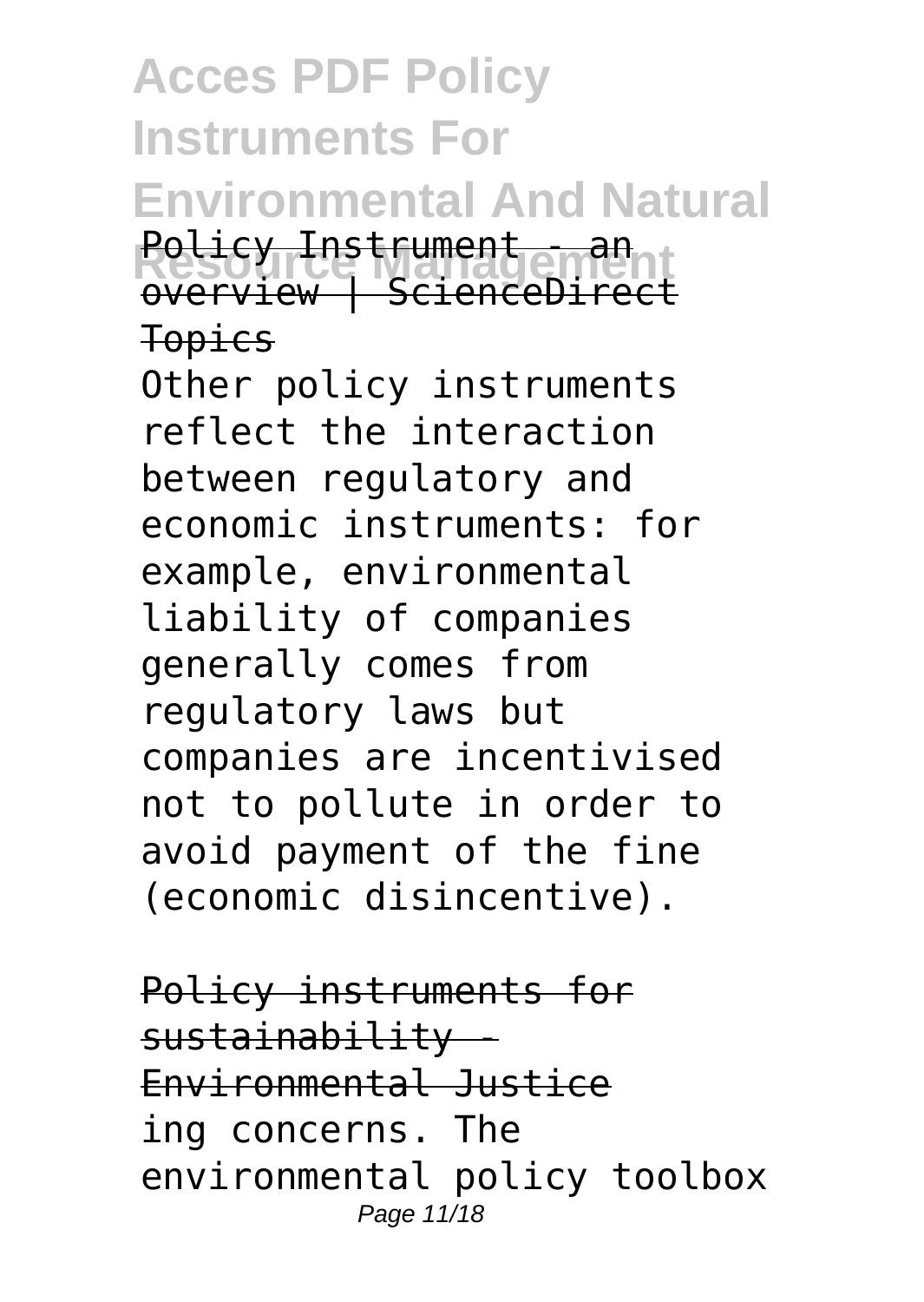**Contains many and varied ural Resource Management** clear set of instructions instruments but lacks a for their use. This OTA report fills that need. The "guide" is orga-nized into three major sections: The Environmental Policy Toolbox: a discussion of 12 major policy tools, their frequency of use, and key strengths and ...

Environmental Policy Tools: A User's Guide Policy Instruments for Environmental and Natural Resource Management is deeply rooted in economics but also informed by perspectives drawn from political, legal, Page 12/18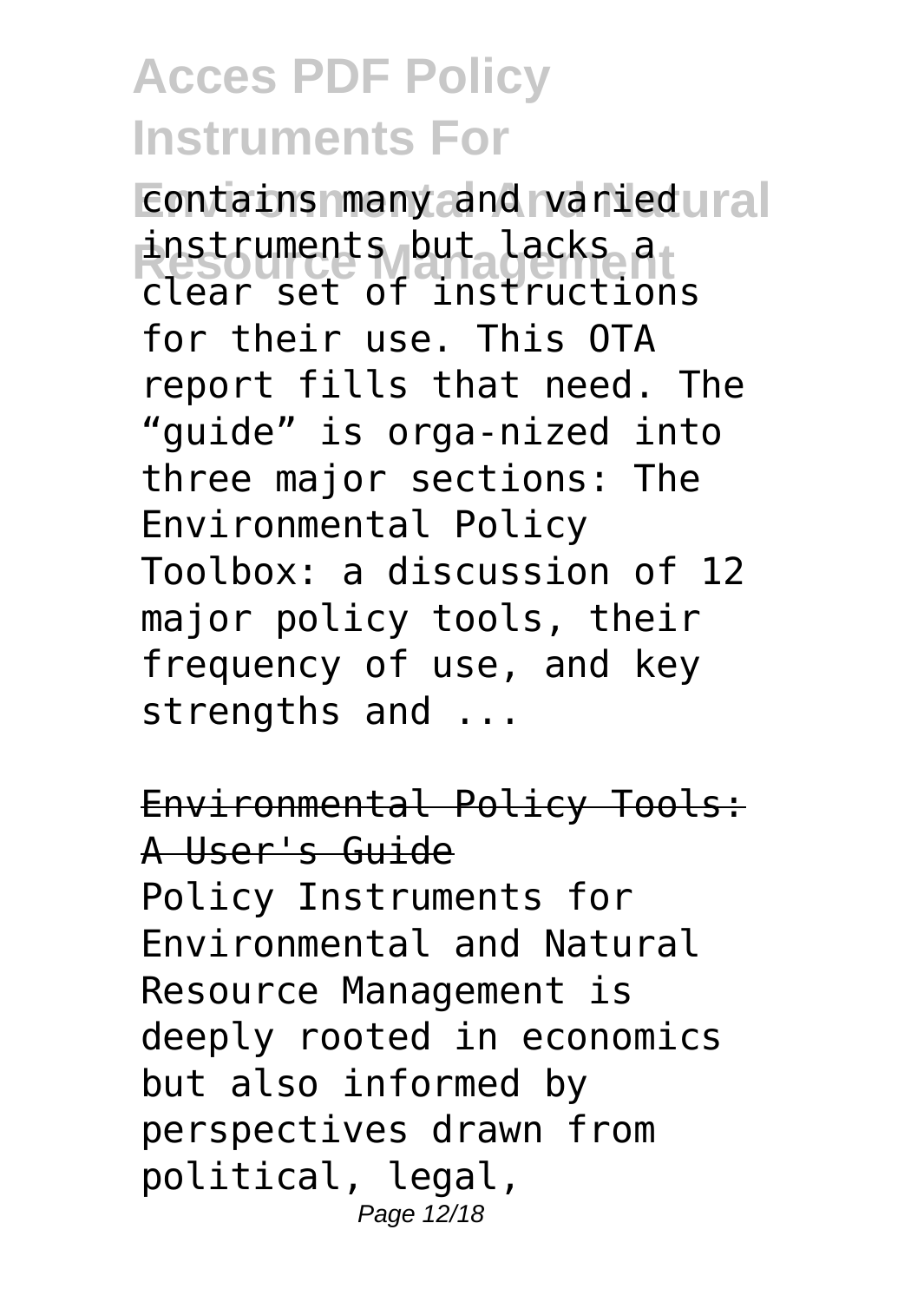**Ecological, rand And Natural** psychological<sub>magement</sub>

Policy Instruments for Environmental and Natural Resource ...

Instruments, problems, and issues. Environmental policy instruments are tools used by governments and other organizations to implement their environmental policies. Governments, for example, may use a number of different types of instruments.

Environmental policy - Wikipedia 4. Distributional concerns in environmental policy instruments Suryapratim Roy Page 13/18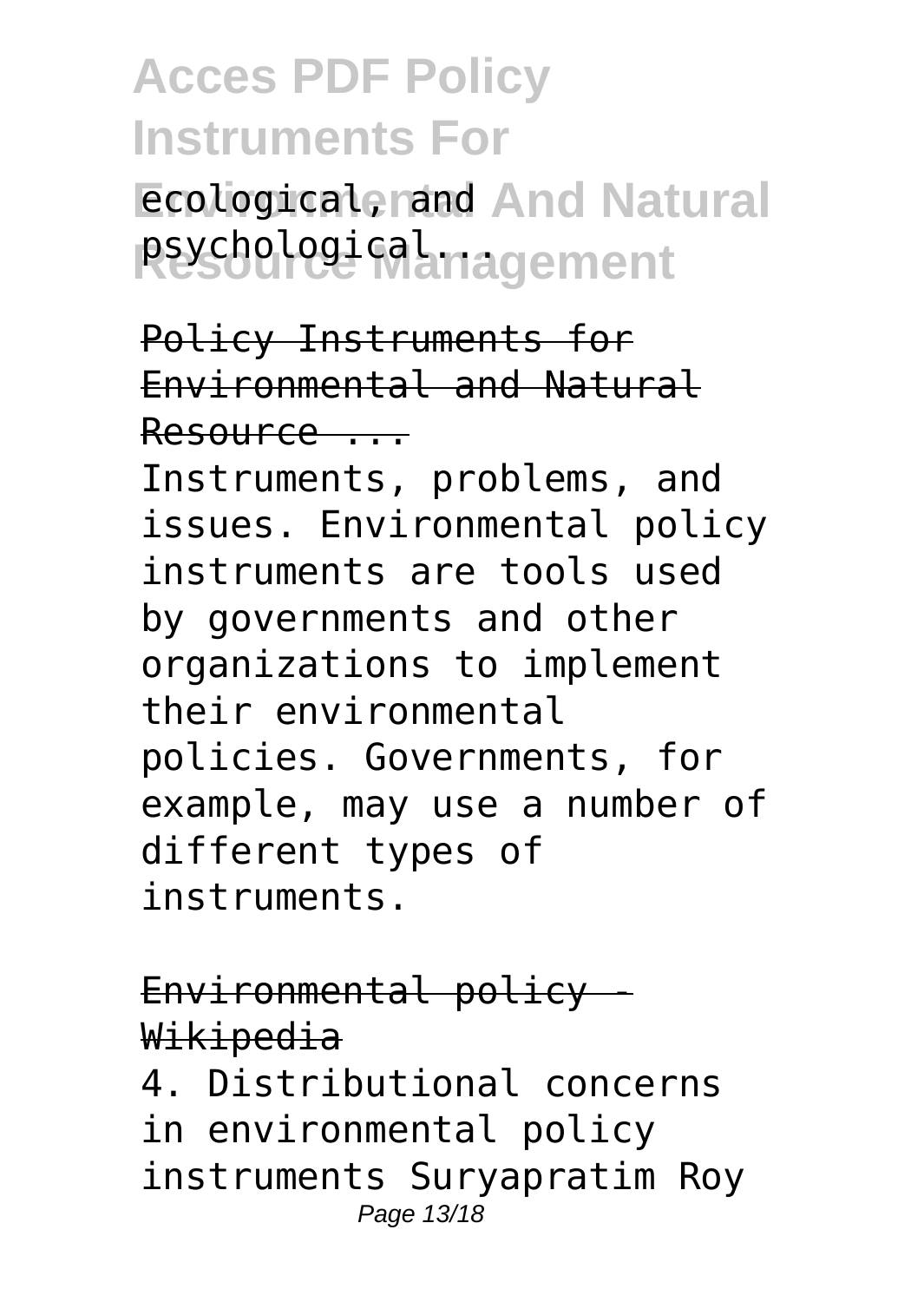**5n Monitoring, lenforcement, al** and the choice of<br>**Resource Management** environmental policy instruments Mark A. Cohen and Jay P. Shimshack 6. Designing public participation in the policy process: a critical review of procedural instrument theory Michael Howlett and Ishani Mukherjee 7.

Policy Instruments in Environmental Law In environmental law and policy, market-based instruments are policy instruments that use markets, price, and other economic variables to provide incentives for polluters to reduce or Page 14/18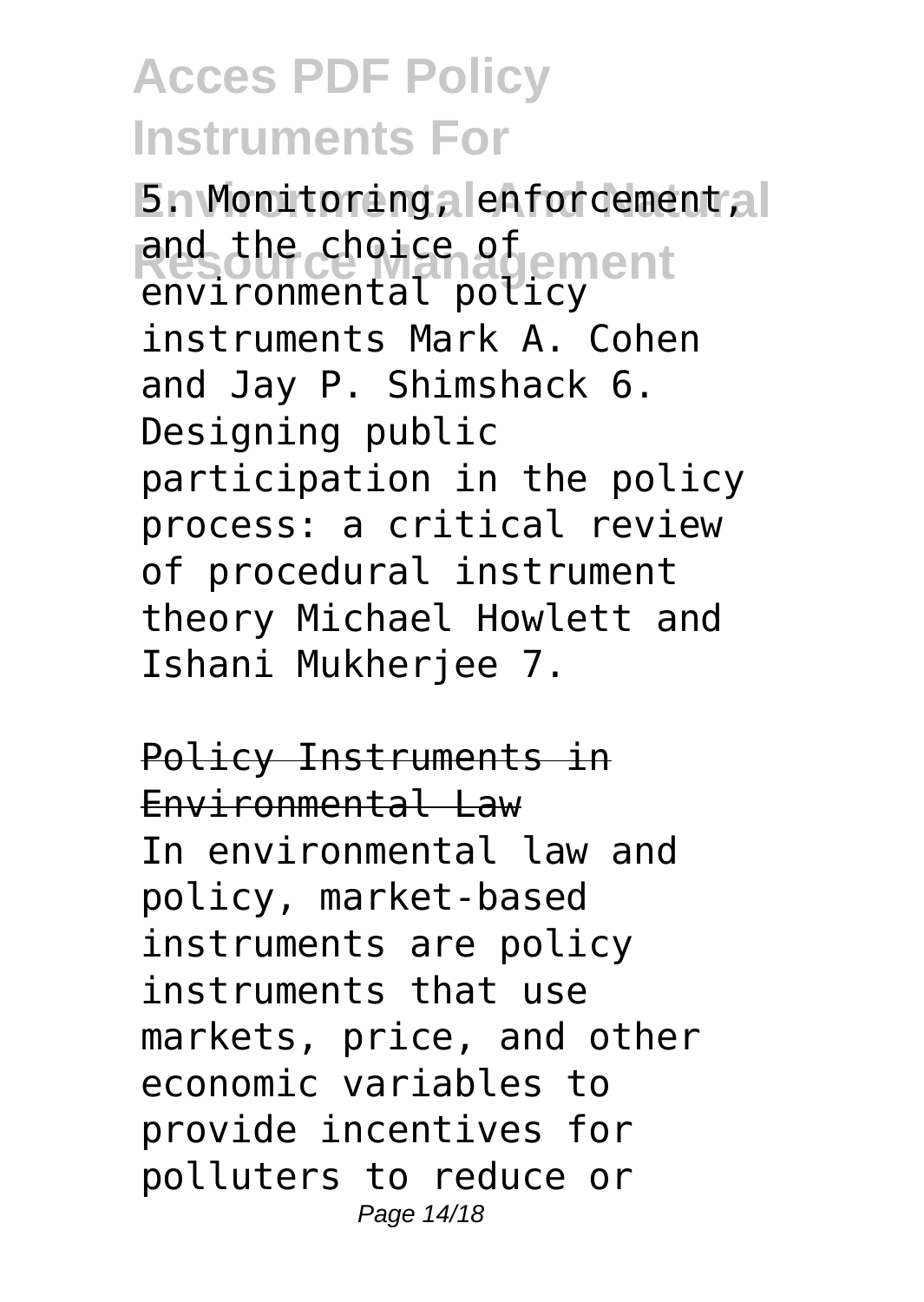**Eliminate negative d Natural Resource Management** MBIs seek to address the environmental externalities. market failure of externalities by incorporating the external cost of production or consumption activities through taxes or charges on processes or products, or by creating property rights and facilitating the establishment of a proxy market f

Market-based environmental policy instruments - Wikipedia Policy instruments for sustainable tourism Policy instruments for more sustainable tourism Page 15/18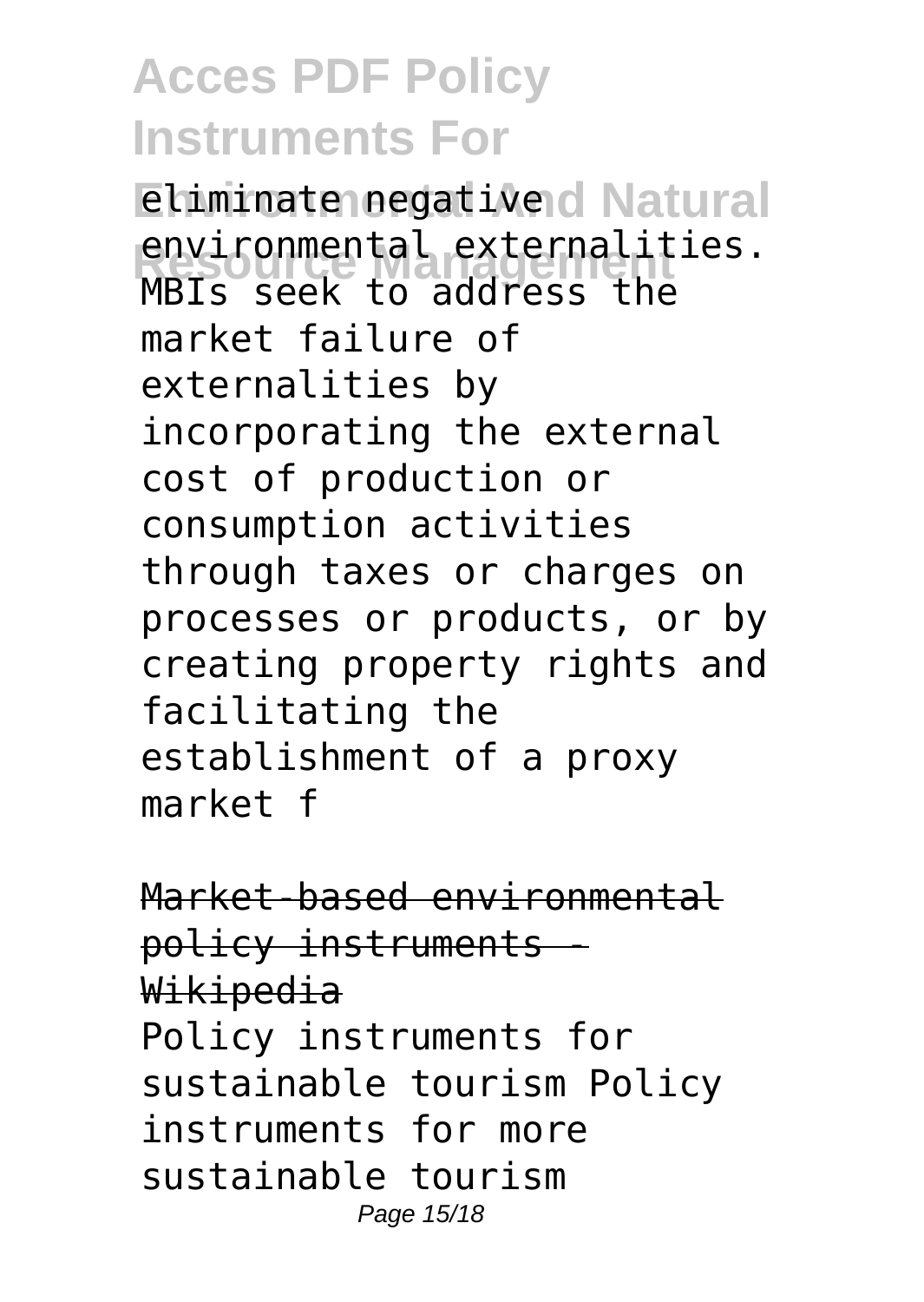managementeare not different in essence from instruments in other fields of environmental public policy. They can be classified into economic (or market-based), regulatory (or command-andcontrol) and institutional instruments.

Policy instruments for sustainable tourism It is unlikely other policy instruments, such as environmental taxes, would fare much better. The point is that when 'government failure' is likely, the political economist should avoid comparing 'optimal' trading schemes with 'optimal' taxes, and instead Page 16/18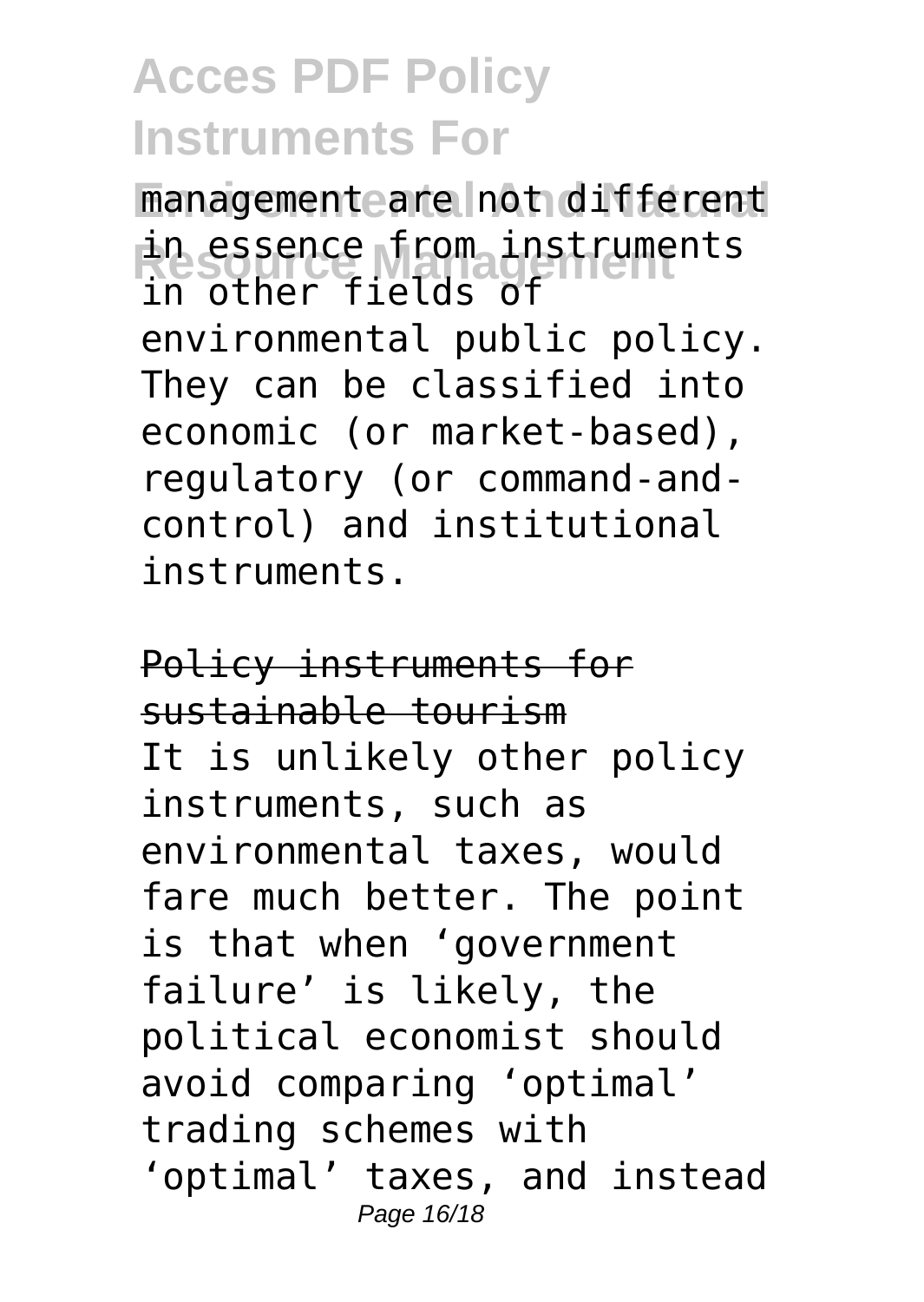**Examine 'realistic' trading** schemes (given the relevant set of interest groups and their incentives) and 'realistic' taxes.

Environmental policy, government, and the market |  $Qx$ ford  $\qquad$ With additional funding, however, it would be reasonable to expand category A) to include other policy instruments --such as national environmental legislation and national action plans--which are not treaties per se, but are known to be important to understanding key issues related to global environmental change. Page 17/18